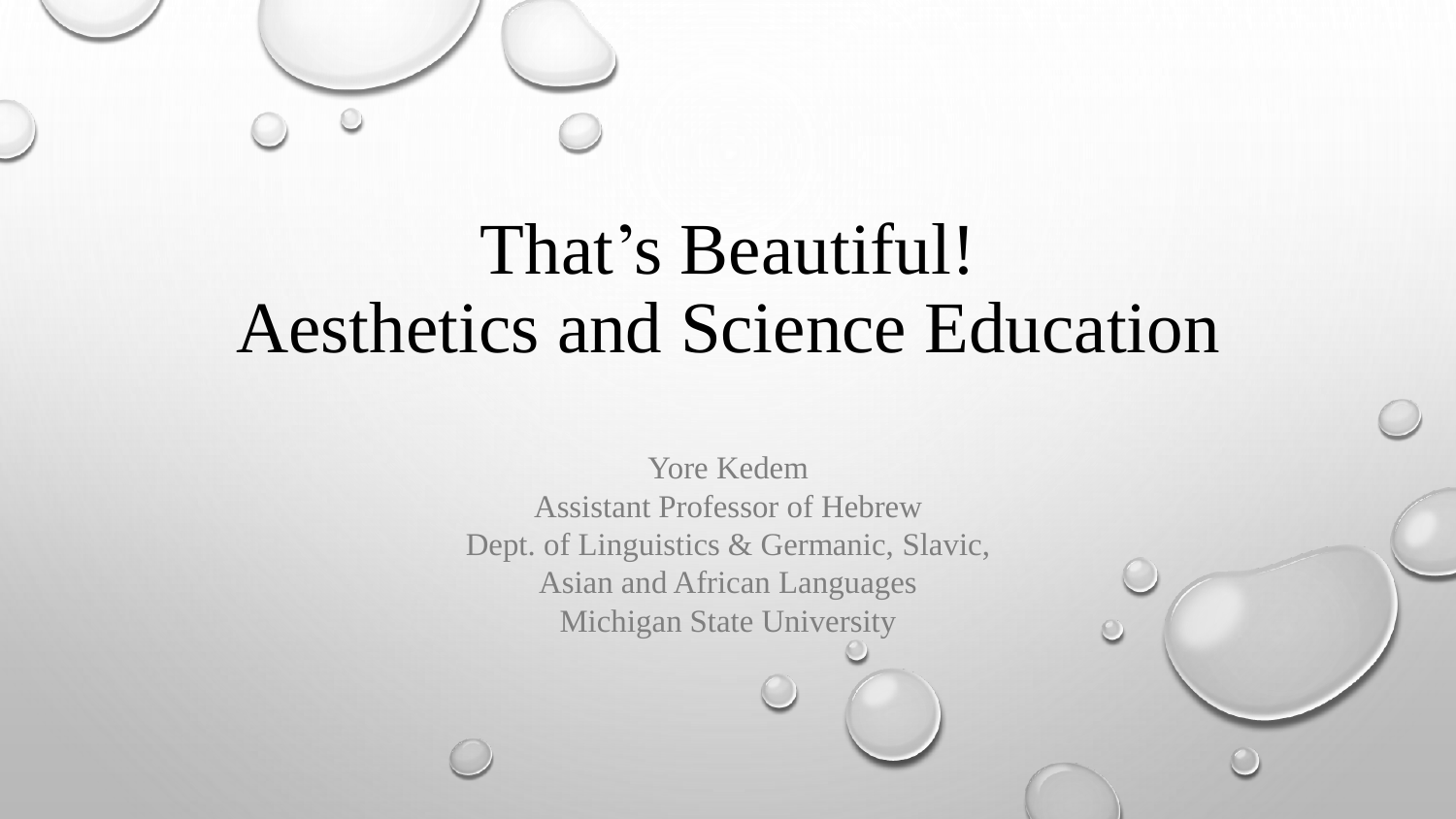#### What For?

What are the goals of science education?

How do students grow?

What is experiential learning, and what is its role in science education?

What can we learn from aesthetics to teaching and learning design in science education?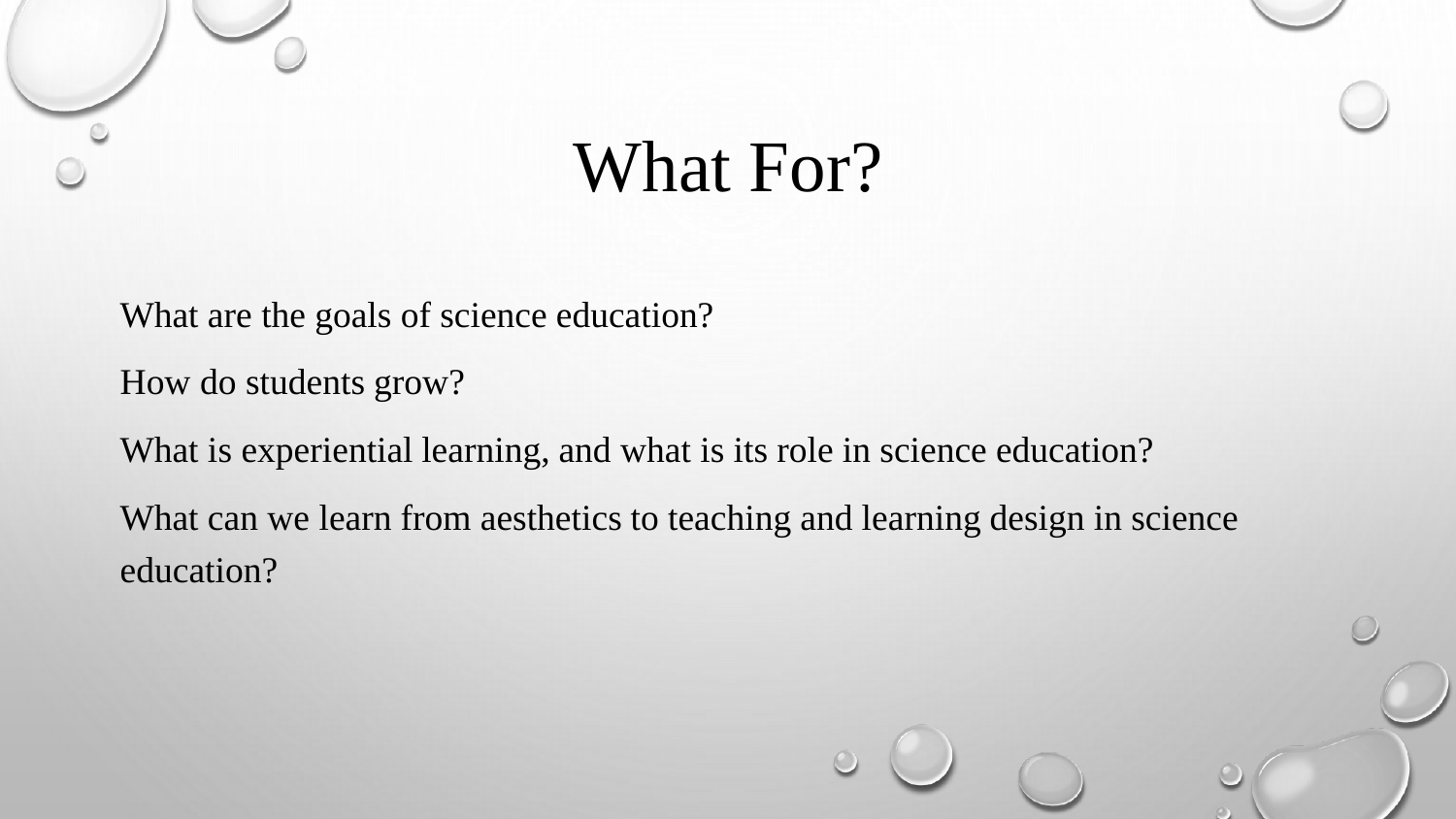## Things Every Student Should Know

Standards of knowledge

Skills

Measurement and Evaluation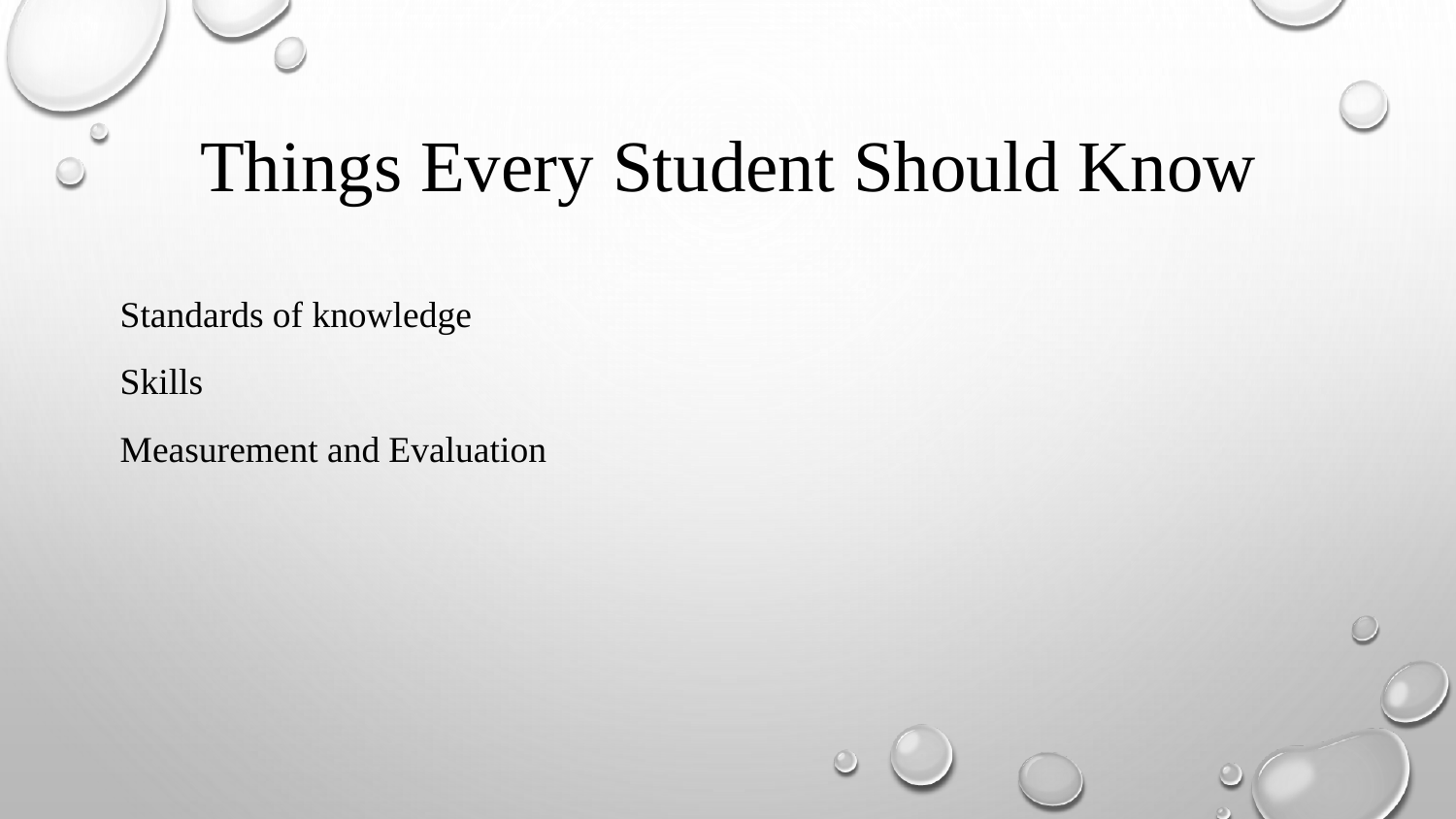#### Conservative Teaching

Knowledge exists

Possessed by the teacher

Transferred to students

Measurement of knowledge / understanding / skills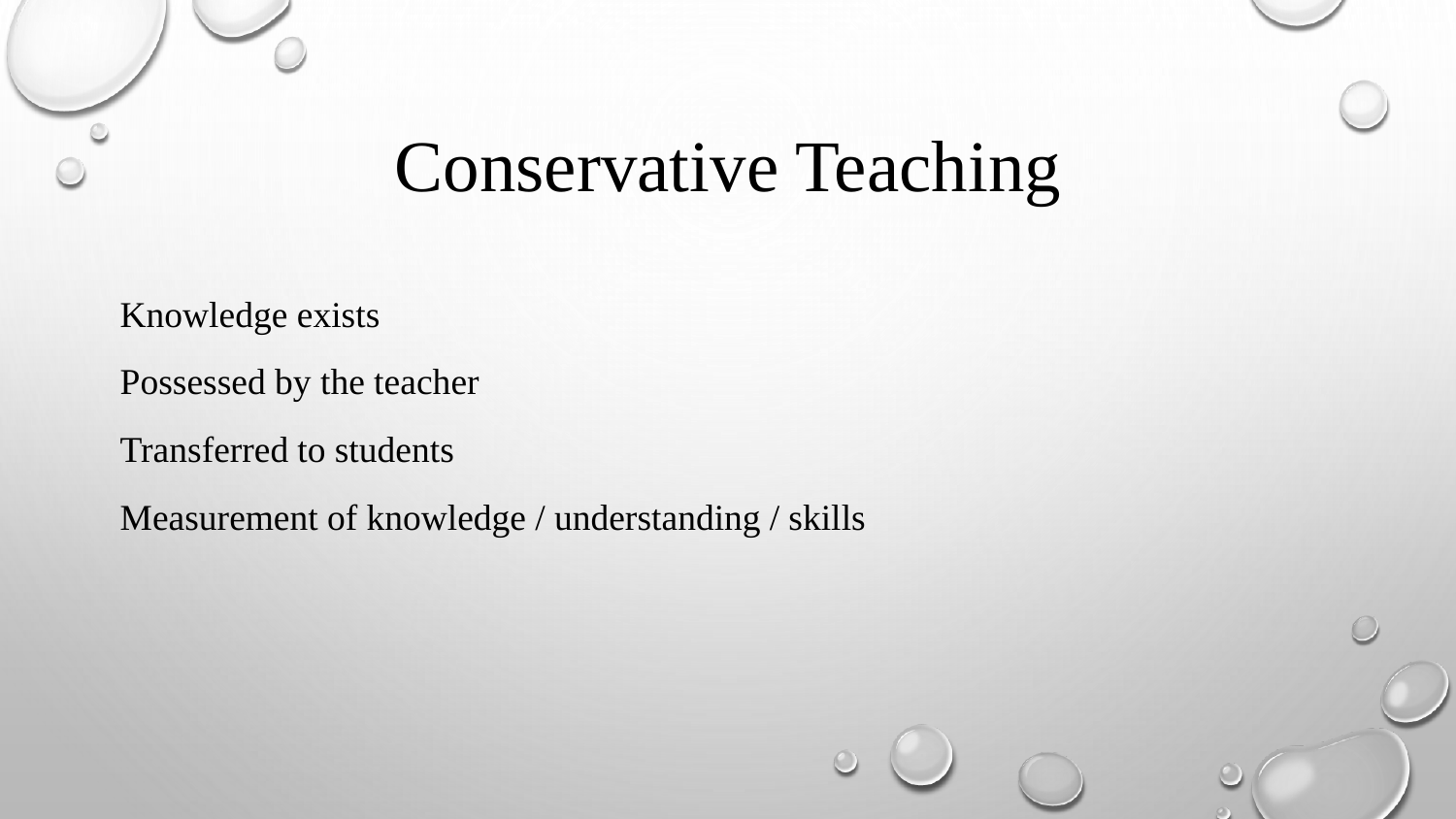

#### But…

The things of the spirit do not lend themselves easily to that kind of external inspection which goes by the name of examination. They do not lend themselves easily to exact quantitative measurement. Technical proficiency, acquisition of skill and information, present much less difficulty" (Dewey, 1901, p. 271).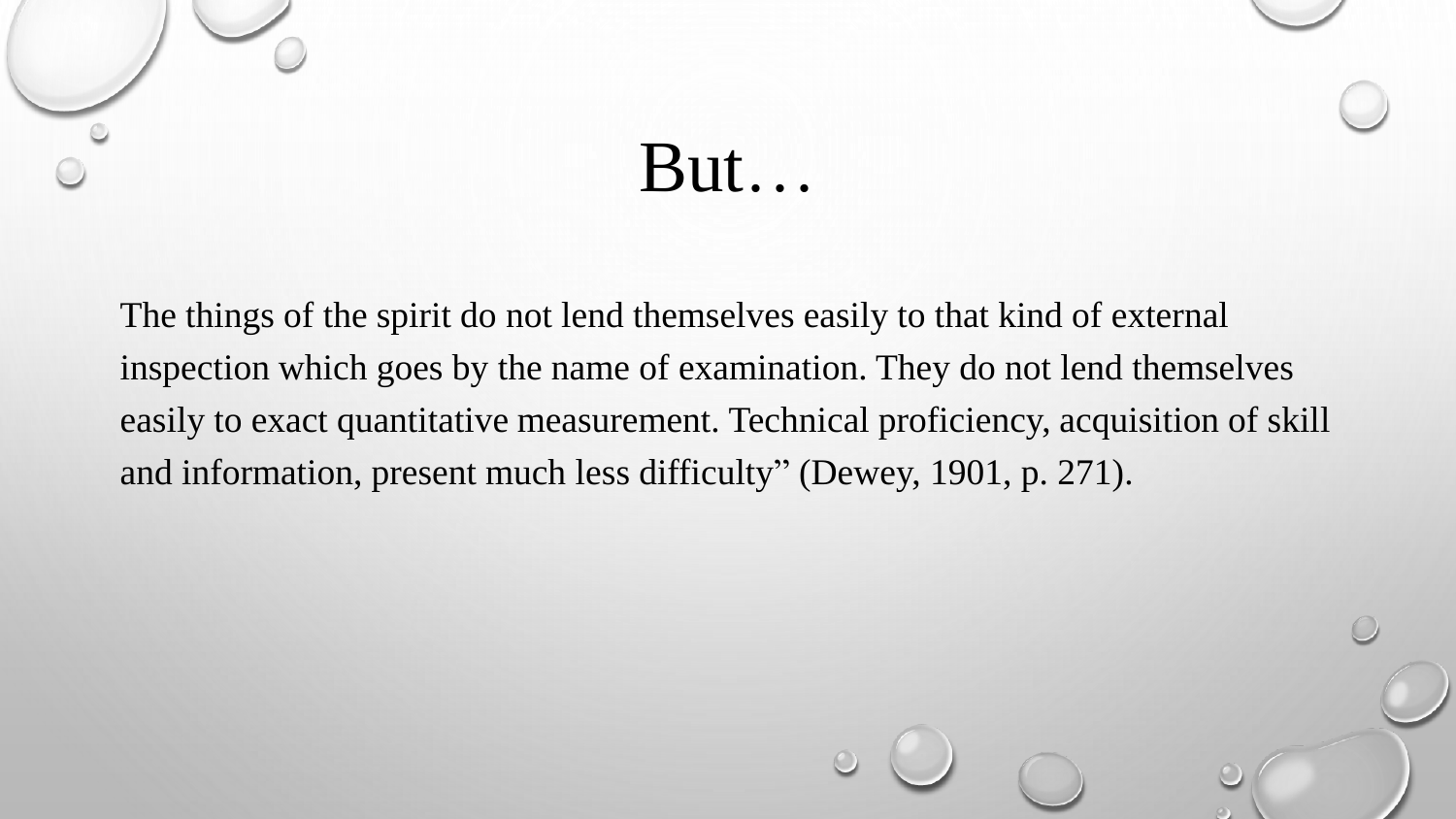#### Creative Teaching

What do teachers create?

Can we teach teachers to be creative?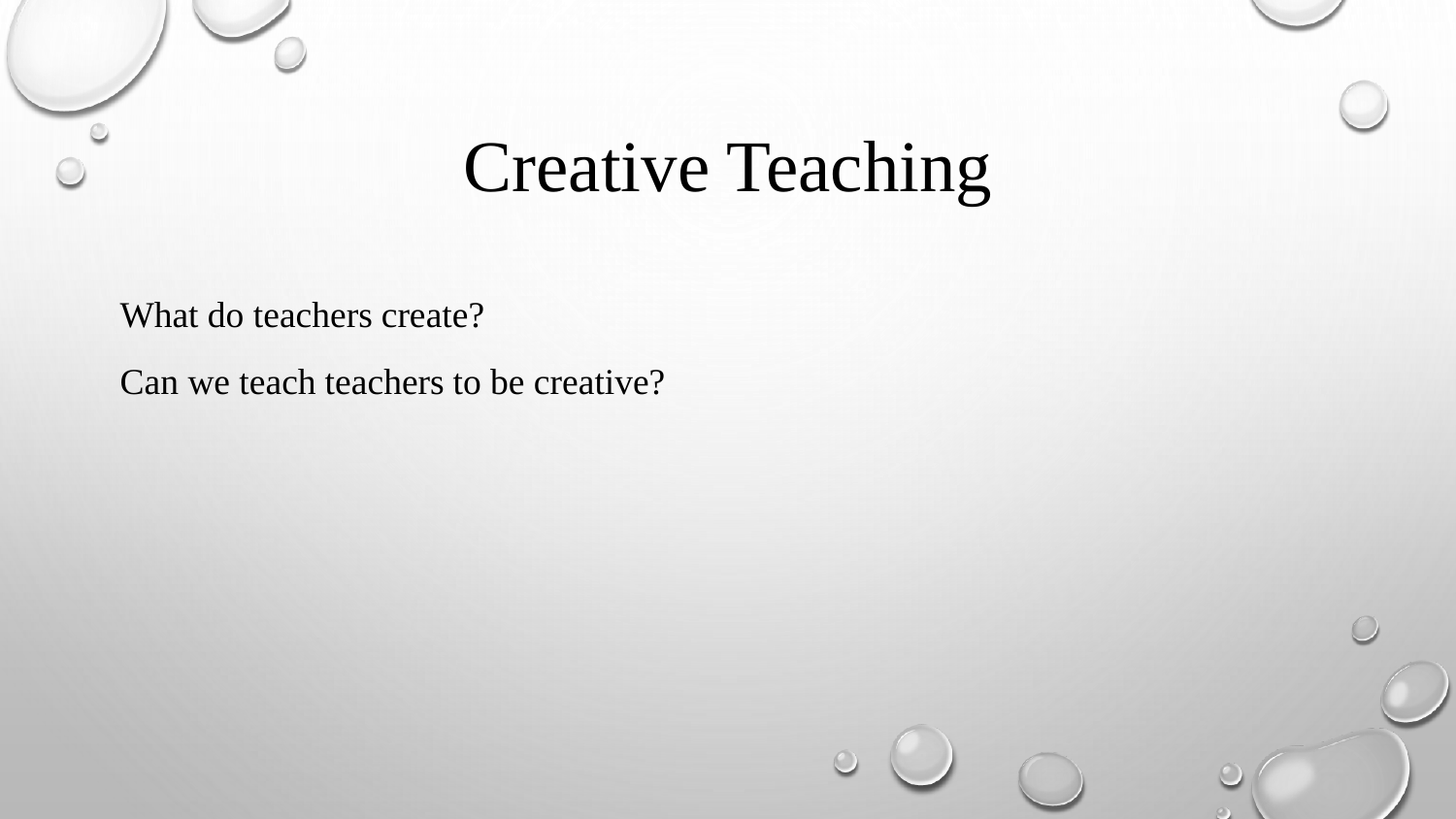#### Aesthetic Experience

[Beethoven Symphony no. 7 2](https://www.youtube.com/watch?v=J12zprD7V1k)<sup>nd</sup> movement

Performed by Vienna Philharmonic, conducted by Leonard Bernstein (1978)

What happened here?

Temporal and complete

Unified by emotion and reaches culmination

Immersive

Can be understood only upon reflection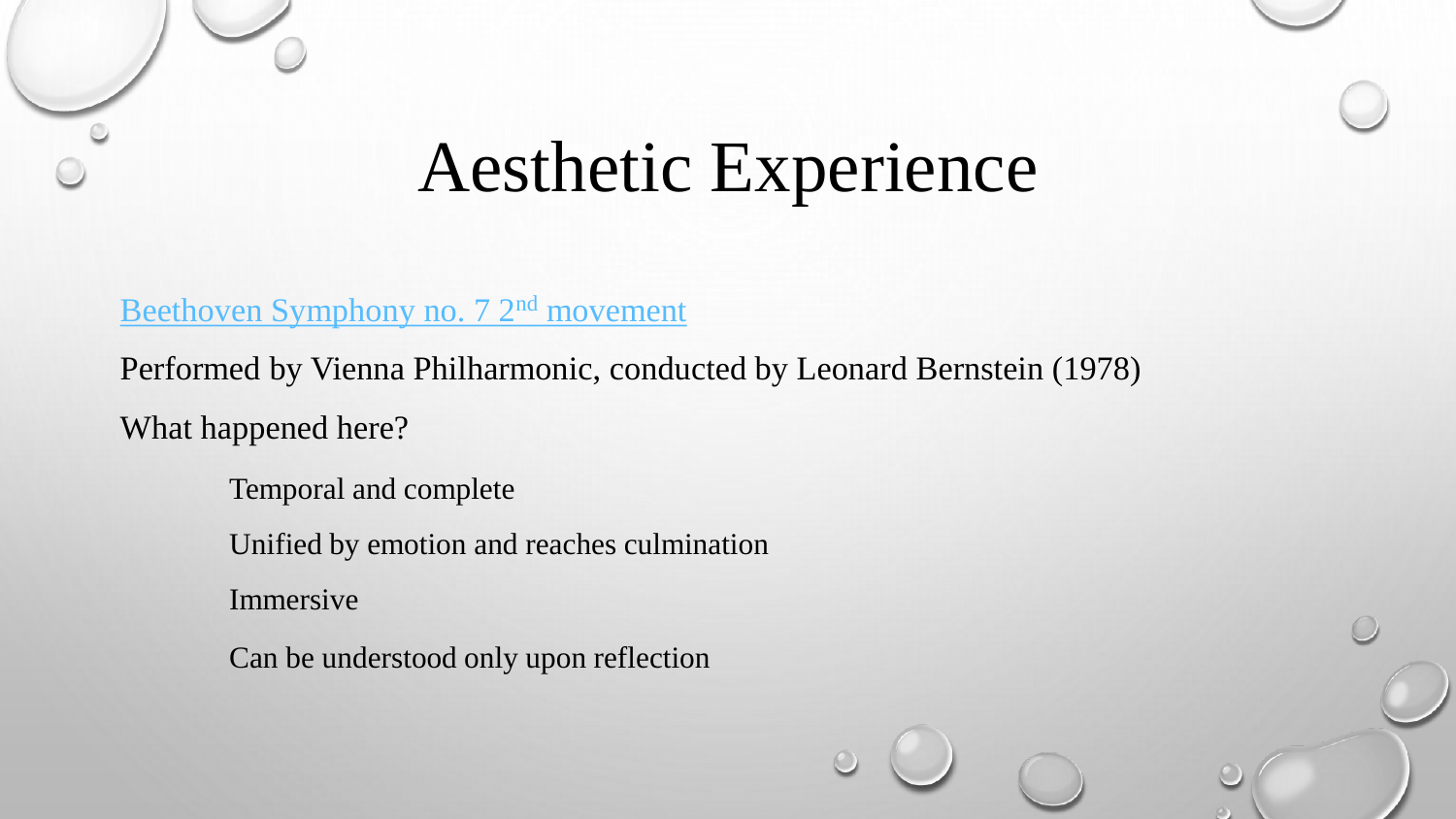### Understanding an Experience

#### Reflection

What happened?

How did I feel?

Why does it feel important?

Perspective

An experience changes the understanding of prior experiences Used to understand future experiences Can bring deep conceptual change Nuanced conceptual change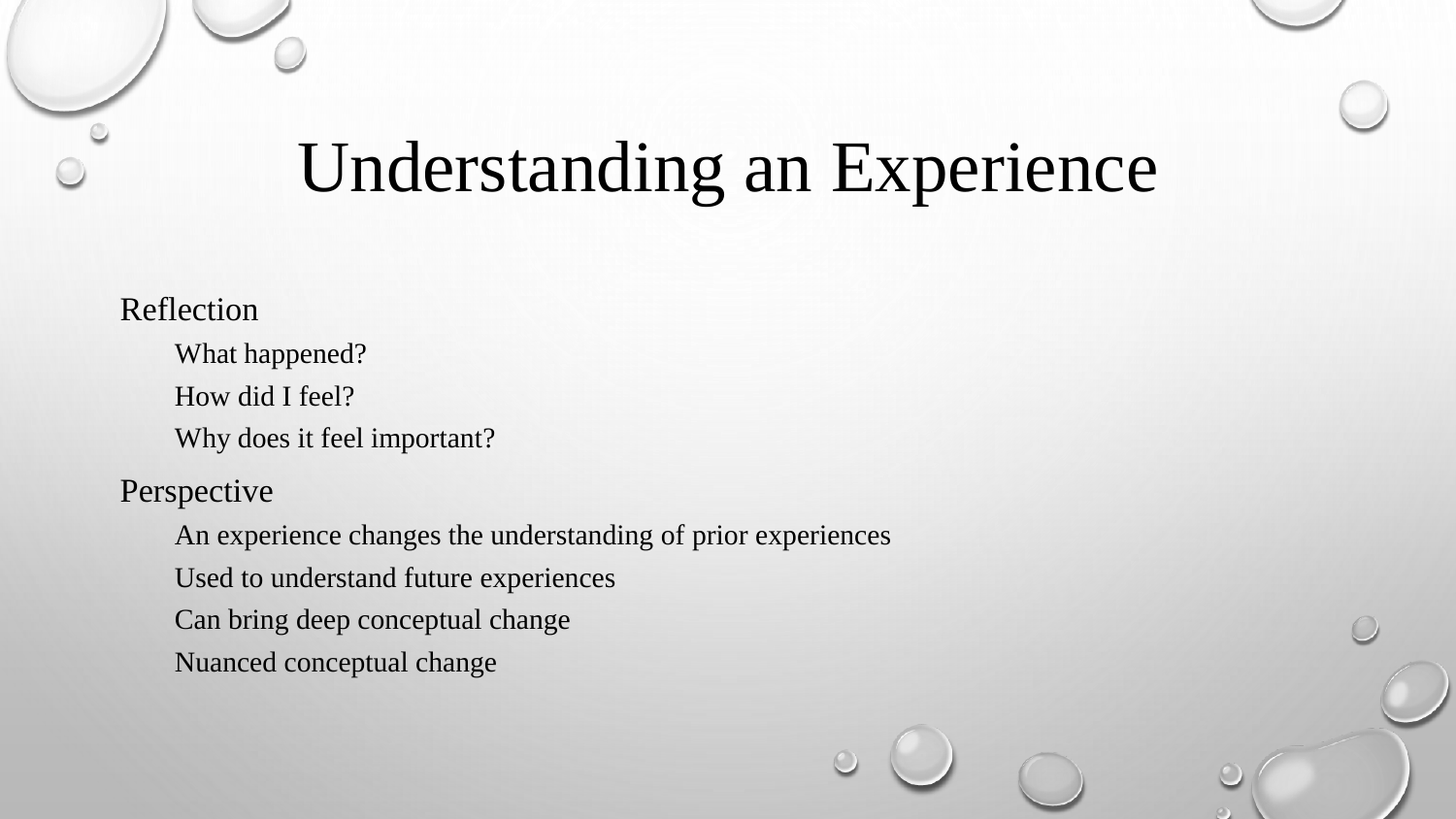### Conservation and Creativity in Music Performance

#### Conservative Interpretation

- Truth originates from the composer
- **Traditions**
- Knowledge and skills

#### Creative Interpretation

- Understanding text itself
- Understanding text through performance
- Creating experiences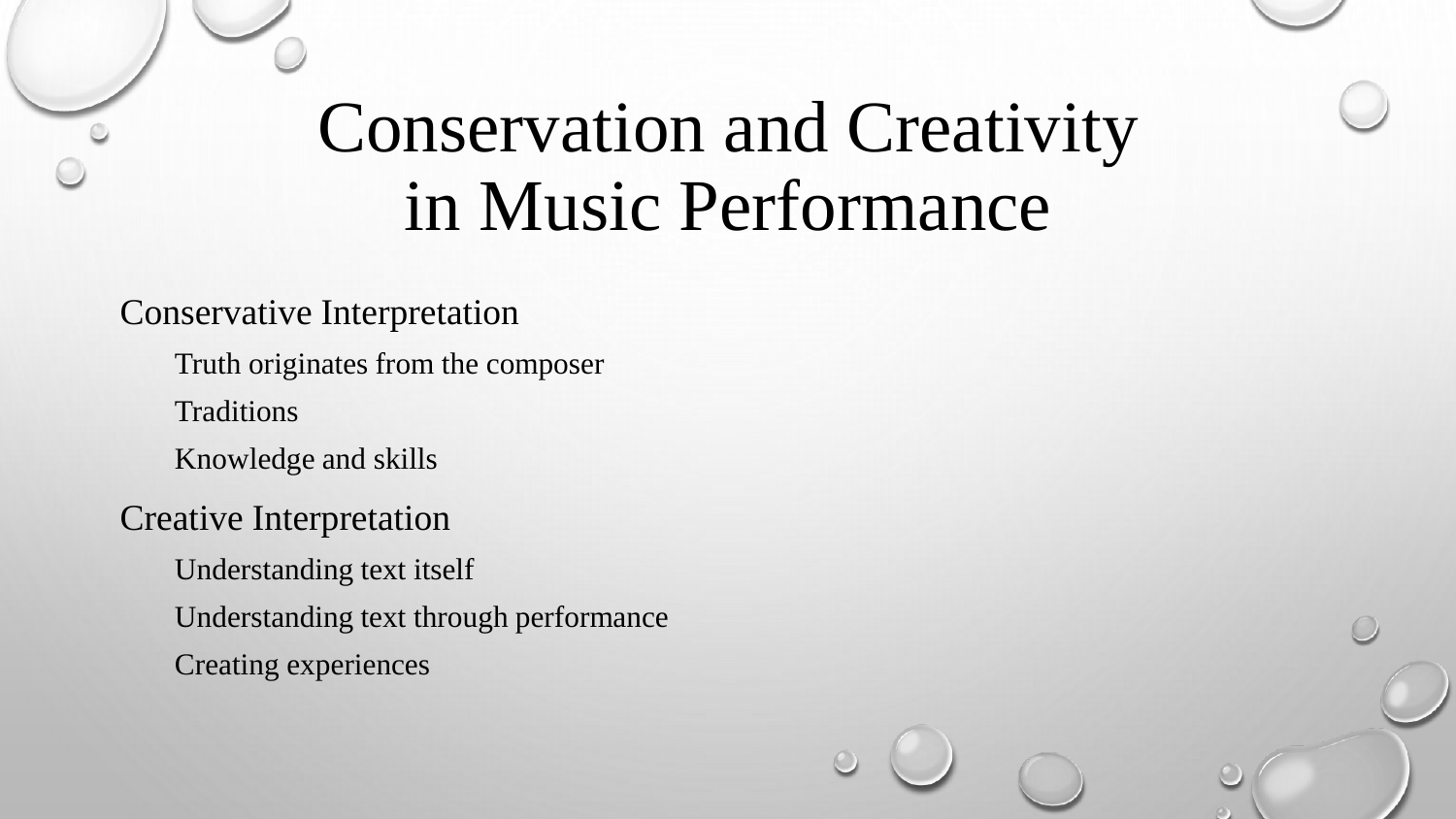#### Erlebniskunst (the Art of Experience) (Gadamer, 1988)

Erlebniskunst obviously meant originally that art comes from experience and is an expression of experience. But in a derived sense the concept of Erlebniskunst is then used for art that is intended for the aesthetic experience. Both are obviously connected. The significance of that, the being of which is to be the expression of an experience, cannot be grasped except through an experience (p. 63).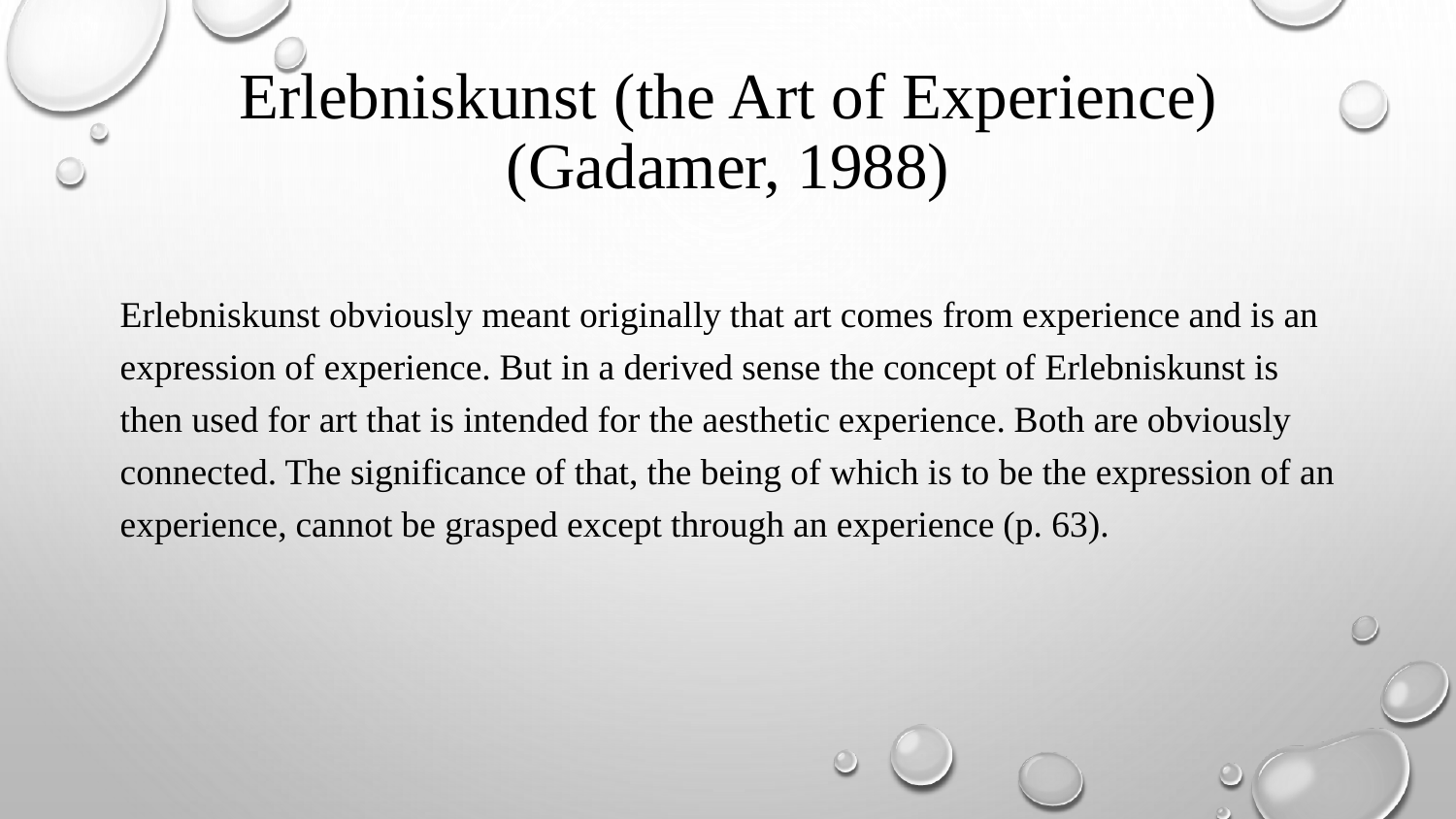### Research in Music Studios Pacifica Quartet

Conservation

Sibbi's Violin Studio

**Creativity** 

Masumi's Viola Studio

Collaborative Experiences Brandon's Cello Studio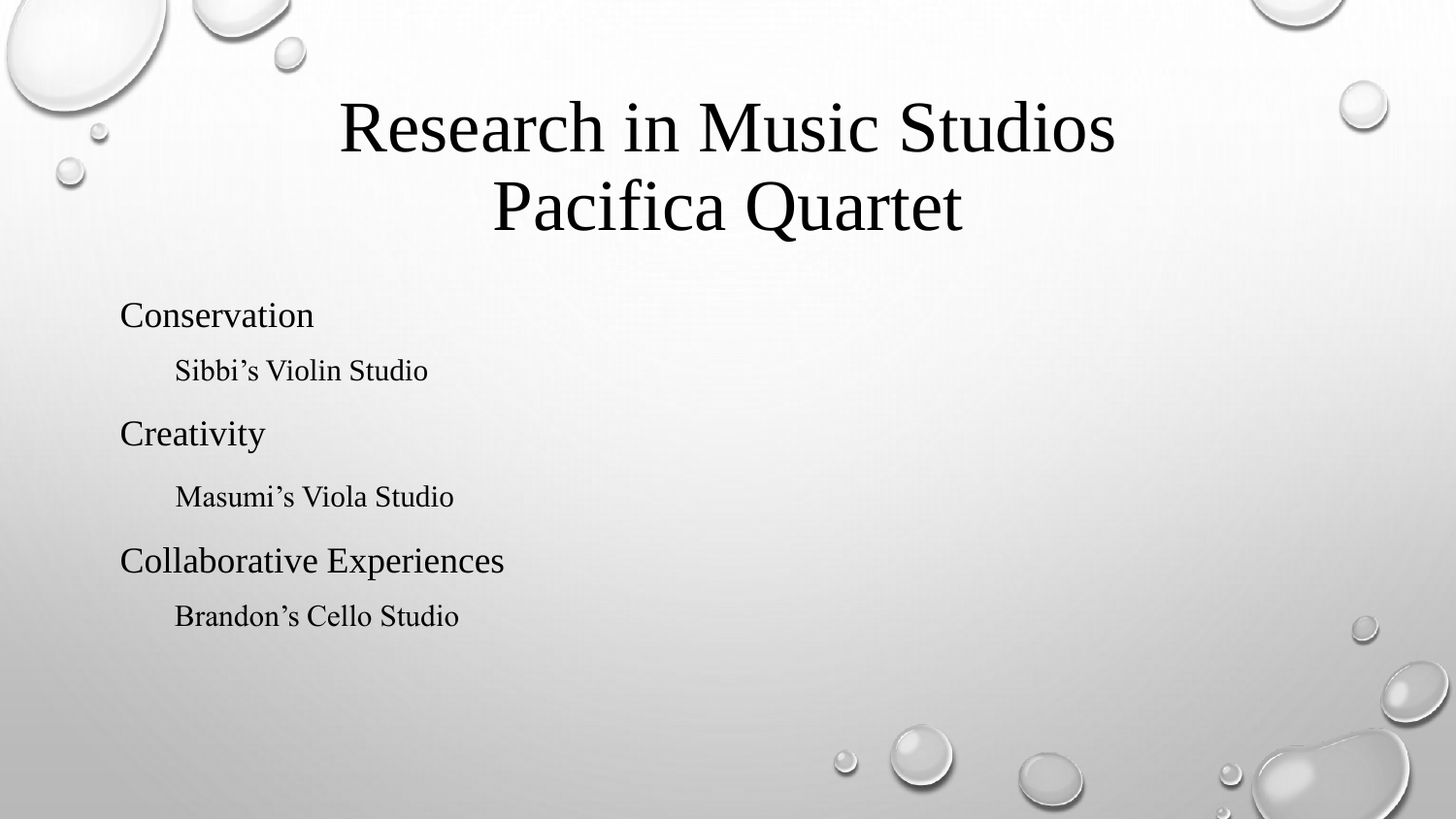#### Study Abroad in Israel

Inquiry-based courses

Creating connections between readings and students' experiences

Structured written and in-class reflections

Courses designed as an arch uniting experiences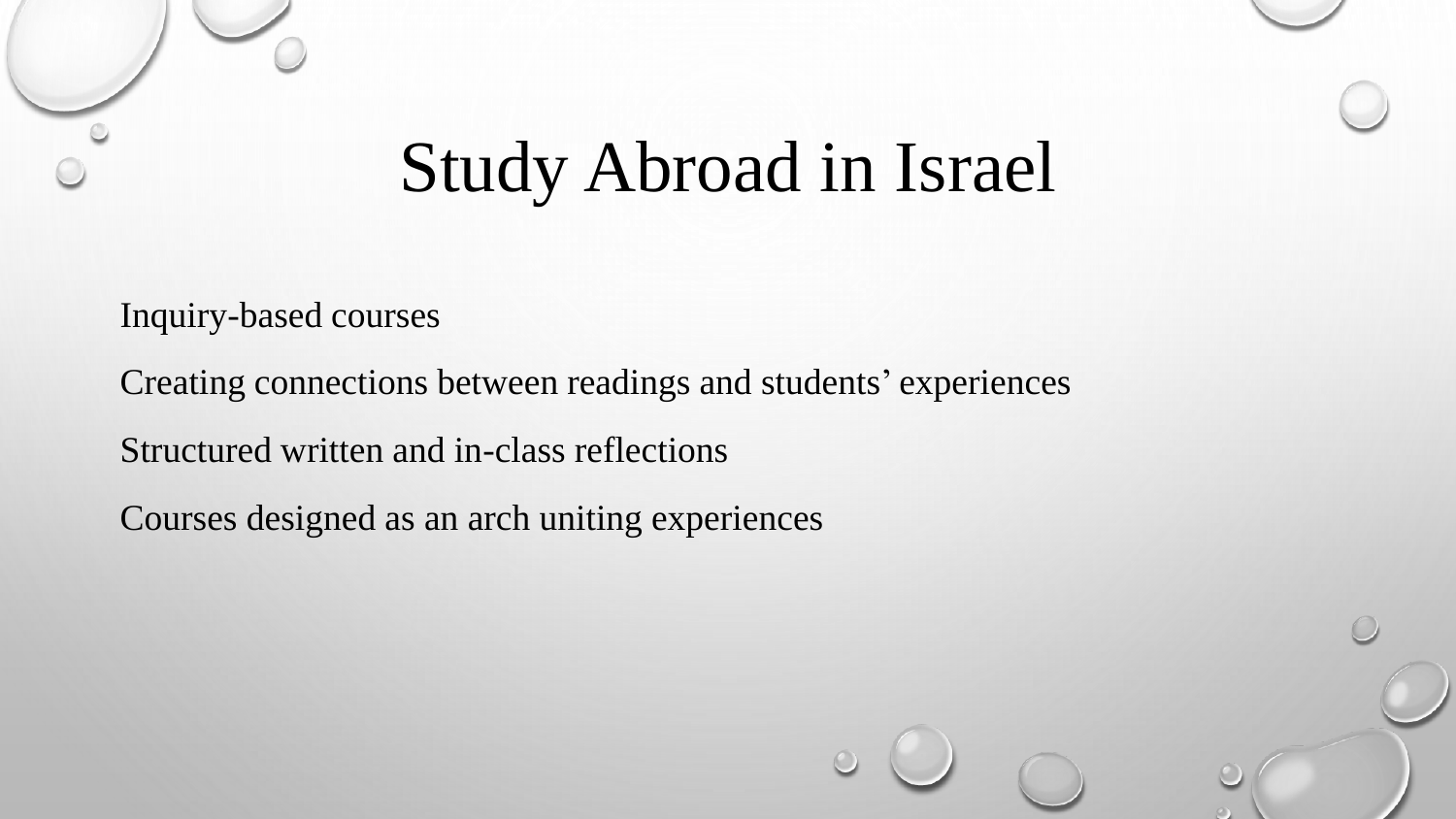## Change and Growth

For Students

Significant understanding of central course topics

Dealing with emotion and conflict

Deeper understanding of course topics in personal, local, and global perspectives

For Me

Continuous growth in understanding course topics Understanding grows through interactions with students Strengthening of educational identity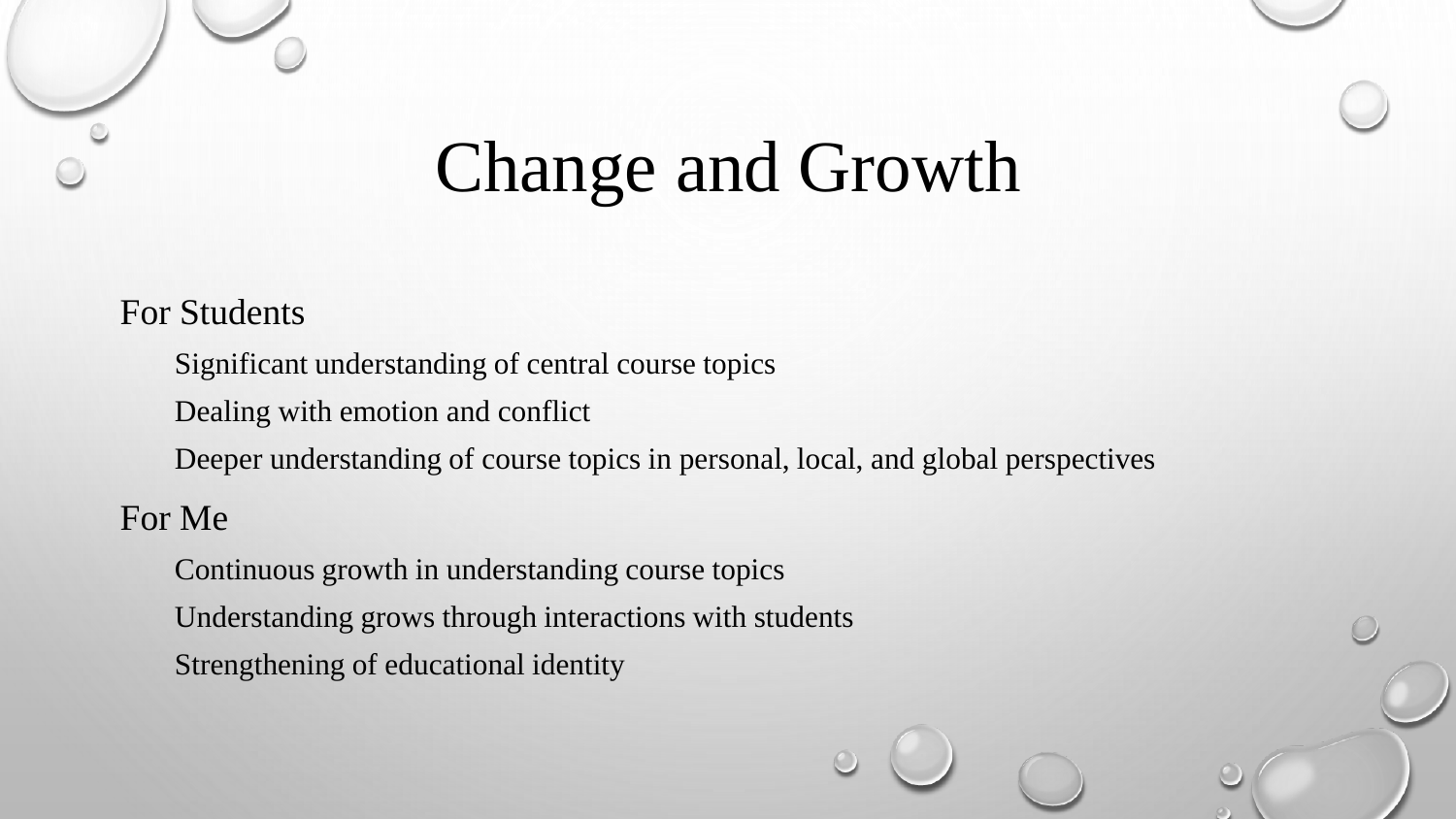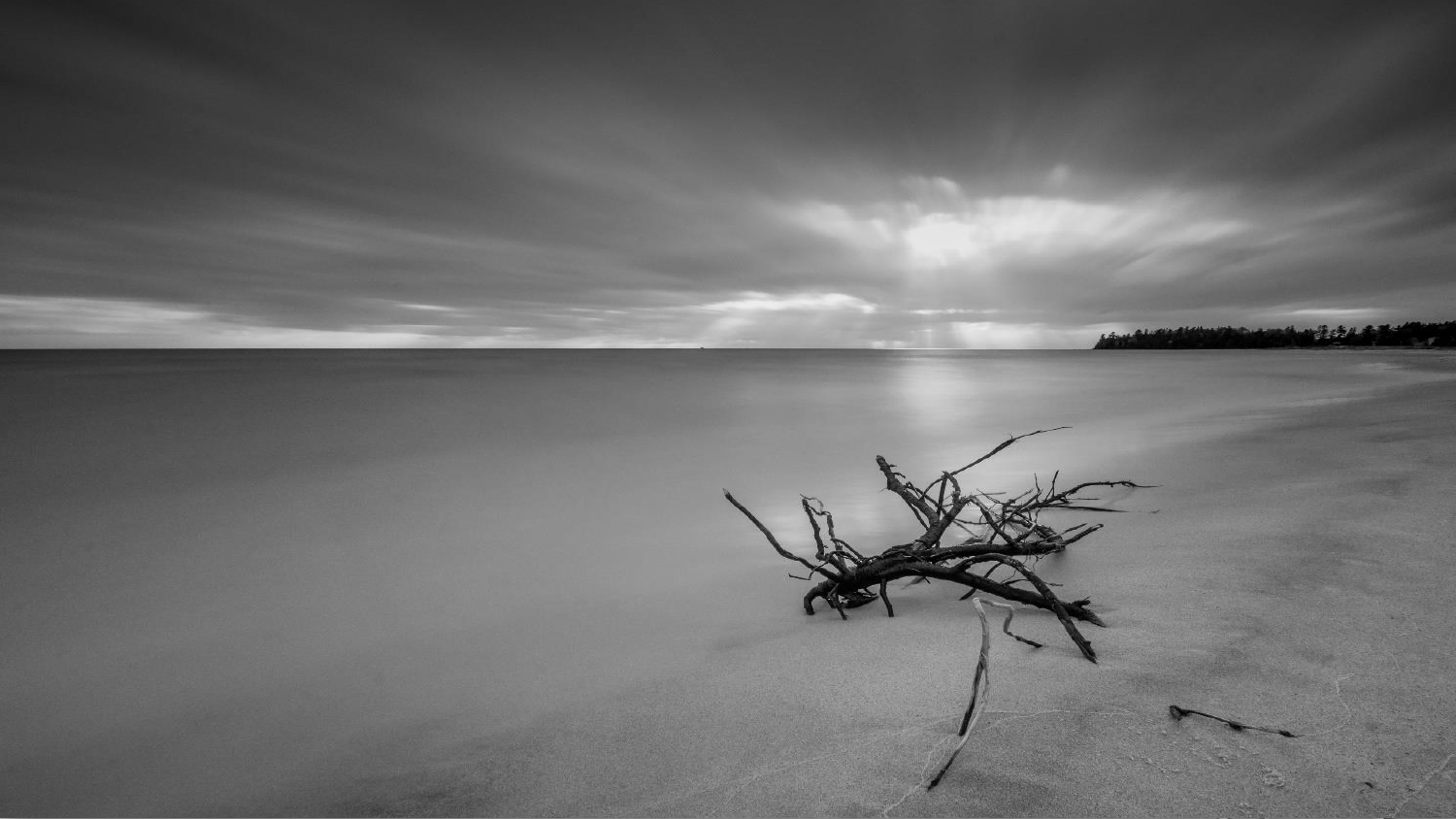#### Teachers as Crafts People

Teachers know and understand the material

Structure the material for the students

Demonstrate scientific notions

Develop scientific skills in students

Are able to assess students' knowledge and skill level based on standards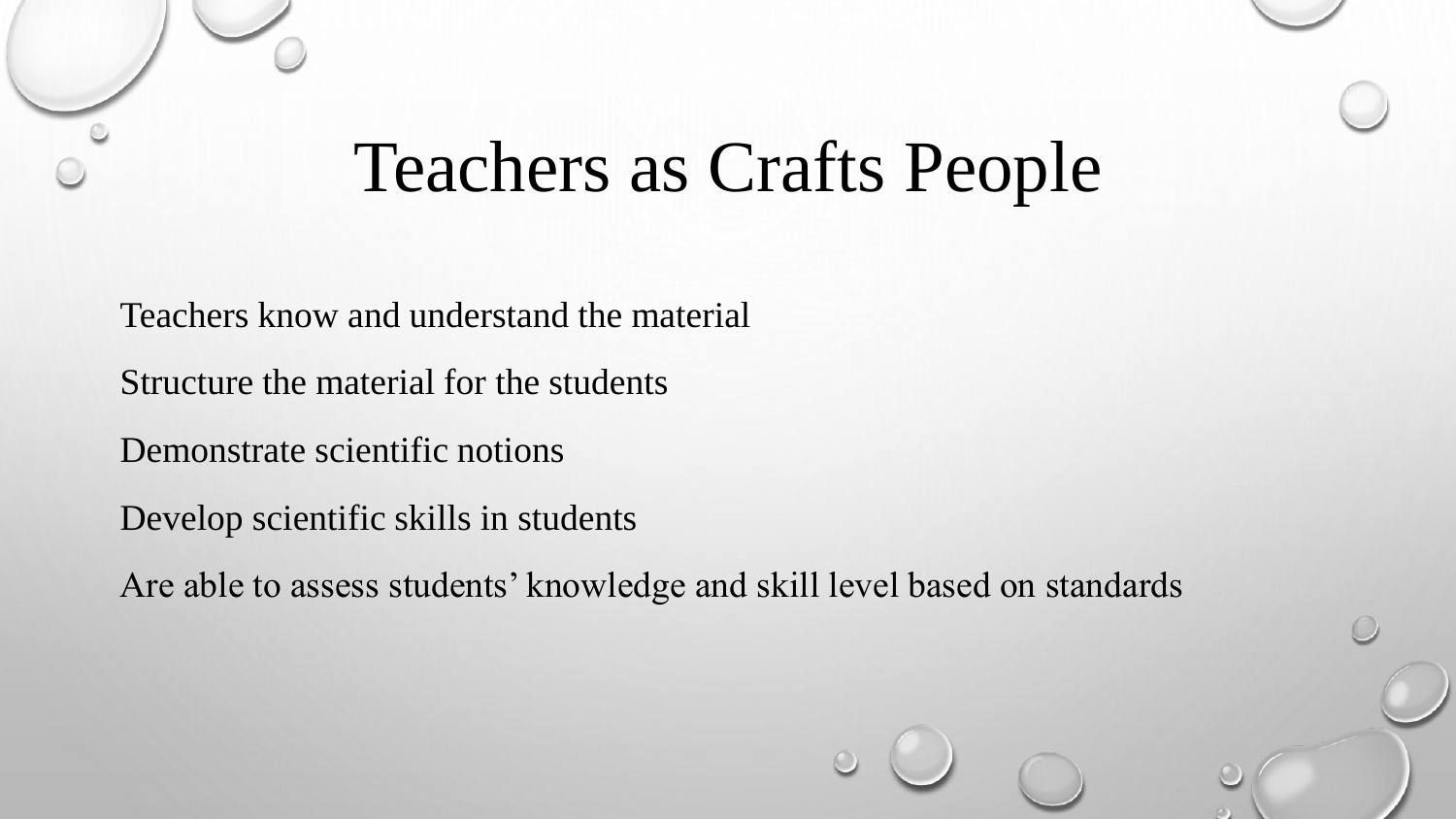### Teaching as Art

Teachers as Creators of Experiences

What experiences were meaningful for them? How has their understanding of the material changed?

How can they take scientific activities and use them to create meaningful experiences?

How are activities connected to material?

What reflective activities can be created?

How can this kind of learning be evaluated?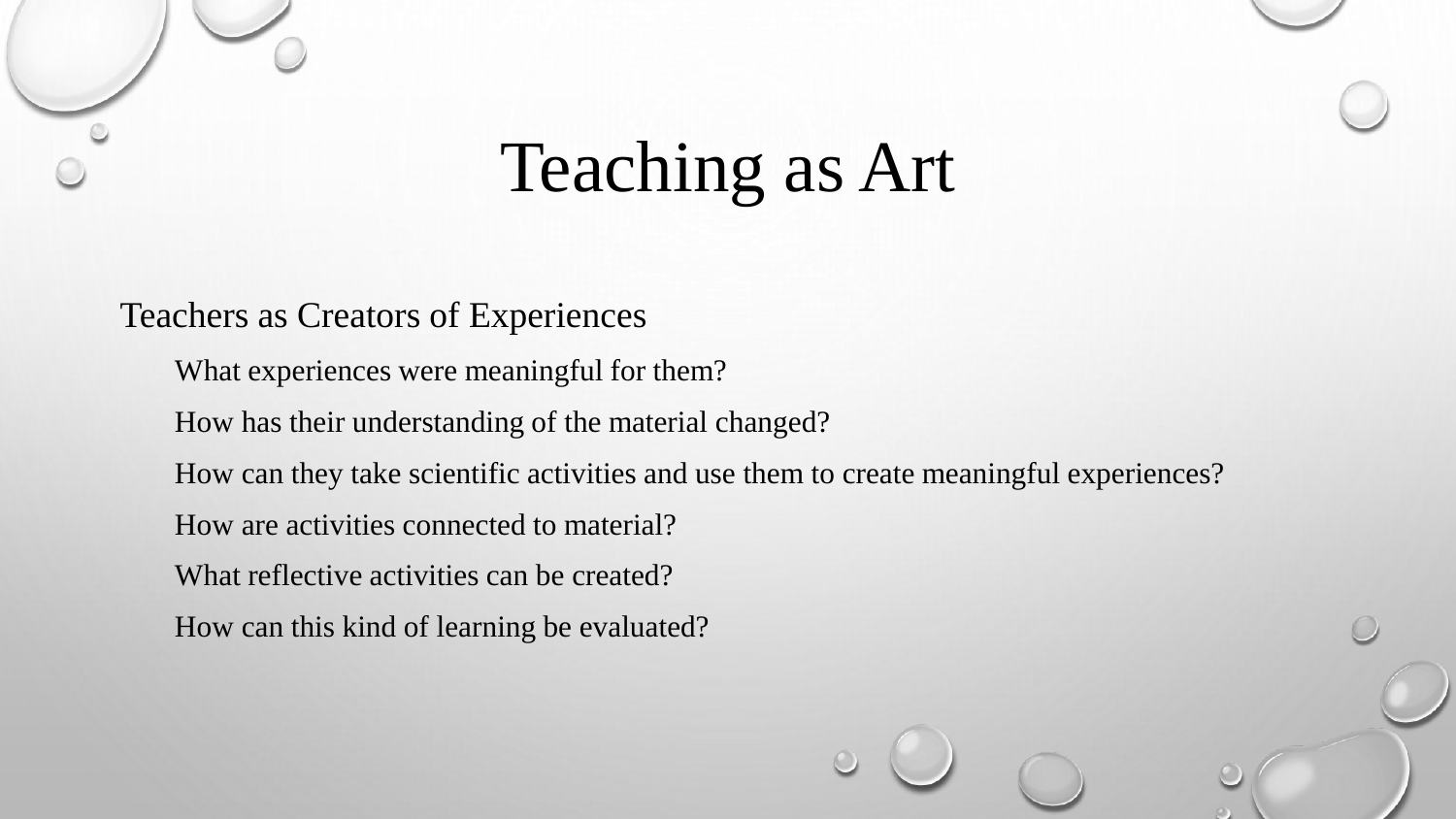# How should we educate and empower science educators?